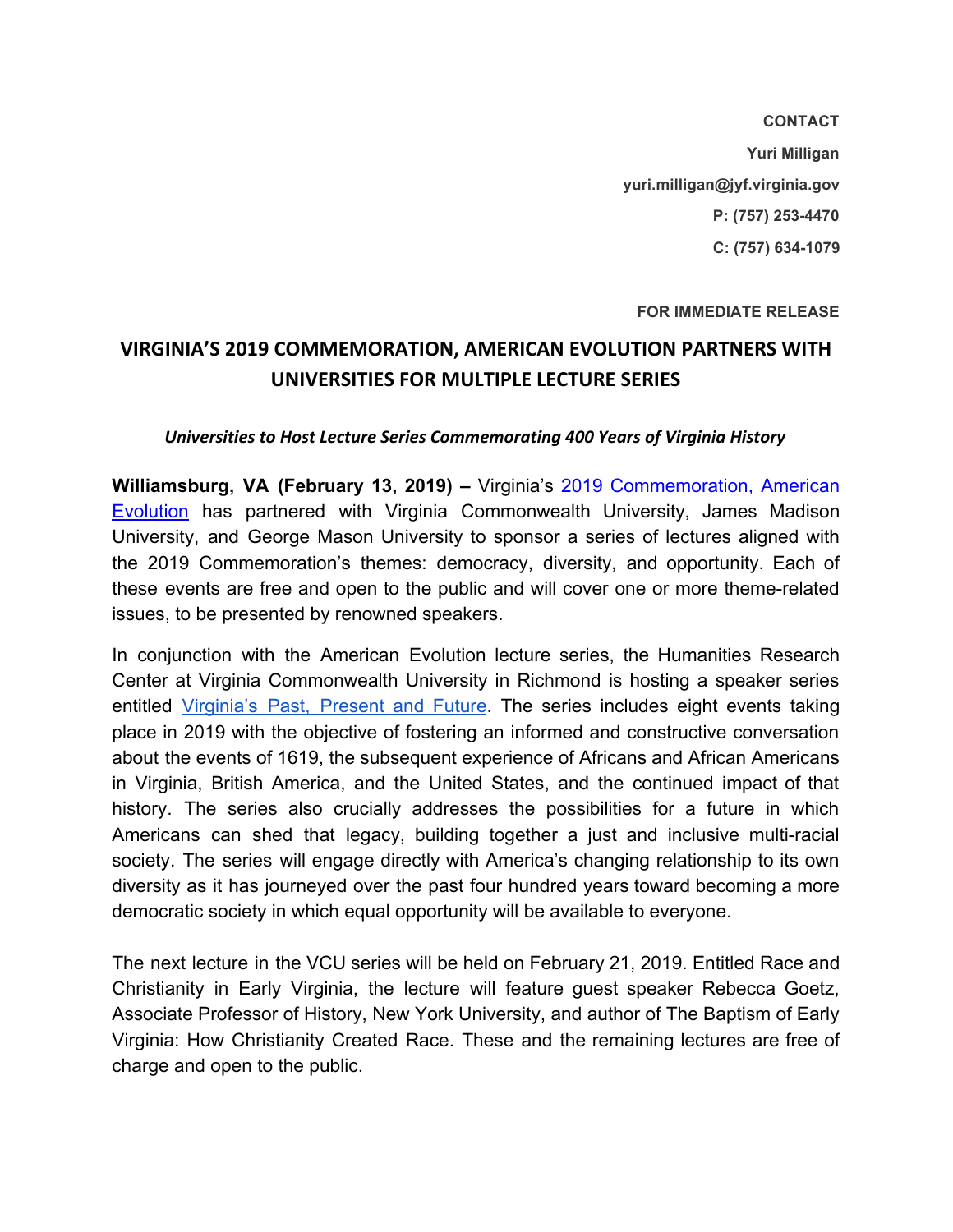George Mason University's Department of History and Art History in Fairfax will commemorate the 400th anniversary of 2019 with three short, pop-up [lectures](https://www.americanevolution2019.com/event/partner-program-flash-lectures-with-george-mason-universitys-department-of-history-and-art-history/) that explore the significance of 1619 in American history. The first lecture in their series will be held on March 20, 2019, entitled 1619: When Democracy Came to America, featuring Dr. Rosemarie Zagarri, Professor of History at Mason and author of Revolutionary Backlash: Women and Politics in the Early American Republic.

James Madison University has partnered with the 2019 Commemoration to host the [Madison](https://www.americanevolution2019.com/event/partner-program-madison-vision-series/) Vision Series that will bring renowned scholars, thinkers, and leaders to the Harrisonburg campus to help the JMU community engage with contemporary issues and to explore the relevance and importance of liberal arts and sciences to education. The next program will address opportunity and shall be presented on April 1, 2019 by Dr. Barbara Schaal, Dean of the Faculty of Arts & Sciences and Professor of Biology at Washington University in St. Louis.

Partner lecture series are a critical platform in fostering authentic and inclusive discussions related to the themes of democracy, diversity and opportunity and are part of the larger [2019 Commemoration](https://www.americanevolution2019.com/) recognizing the 400th anniversary of [pivotal 1619](https://www.americanevolution2019.com/about/history/) [Virginia events](https://www.americanevolution2019.com/about/history/) that forever changed the trajectory of Virginia and America's history. These 1619 events include the First Representative Legislative Assembly in the New World, the arrival of the first recorded Africans to English North America, the recruitment of English women in significant numbers to the Virginia colony, the first official English Thanksgiving in North America and the launch of entrepreneurship and innovation in the Commonwealth.

For more information about American Evolution's upcoming events, programs, and educational initiatives, visit **AmericanEvolution2019.com**. You can also join in the conversation through social media (@Commemorate2019), the [Virginia History Trails](https://www.americanevolution2019.com/engage/va-history-trails/) [mobile app](https://www.americanevolution2019.com/engage/va-history-trails/), and [American Evolution Stories](https://www.americanevolution2019.com/engage/ae-stories-2/), the Commemoration's online storytelling platform.

## # # #

## **About the 2019 Commemoration, American Evolution**

The 2019 Commemoration, American Evolution™, highlights events that occurred in Virginia in 1619 that continue to influence America today. Featured programs, events, and legacy projects position Virginia as a leader in education, tourism, and economic development. American Evolution™ commemorates the ongoing journey toward the key